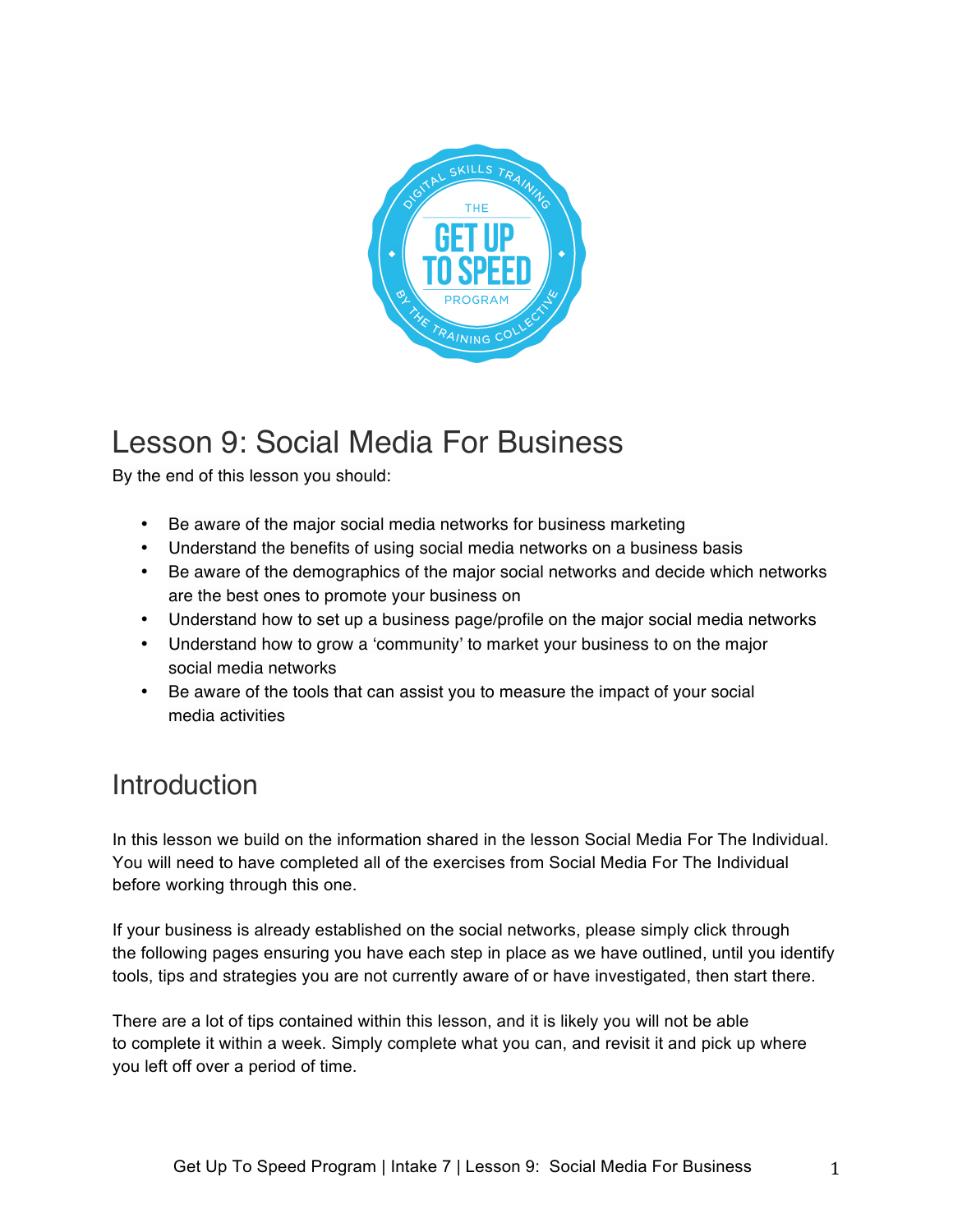To get your head into the opportunity social media presents for businesses, check out the short video clip http://youtu.be/QUCfFcchw1w

# The Statistics

Social media presents a huge opportunity for businesses. But how big? Socialbakers.com regularly publishes statistics on the number of users of the various social networks which you can see here.

The Creative Collective also published a blog post which features the number of social media users on both Linkedin and Facebook at a regional level in Australia which you can read here. For more information on how Australians use social media go to the Yellow Social Media Report (2012).

As a result of the global and nationwide uptake of social media, many businesses are generating great results from social media activities.

## The Benefits

Whilst social media is huge and growing at a rapid rate, many business owners continue to bury their head in the sands with cries of "I just don't have the time!" or "I just can't get my head around it," or "I just don't understand how it can provide me with commercial returns."

These are natural concerns so in this section we will explore the benefits which will hopefully mean you will at least consider experimenting with social media networks, if not actually start using them extensively for the benefit of your business.

### **Benefit 1 – More traffic to your website**

The more people that visit your website, the higher your ranking among the search engines. Helping your business to achieve a high ranking with search engines can give your website much better visibility and online exposure, and keep the new customers coming.

### **Benefit 2 – Grow your 'online community'**

Social media is changing the way we communicate with one another. Building a large, relevant and active customer database is important to any business, and social media now offers us one of the easiest ways to establish a database in the form of an online community that we can network with and leverage from.

Social media can grow and expand your customer list. In Facebook they are known as likes, in Twitter they are called followers.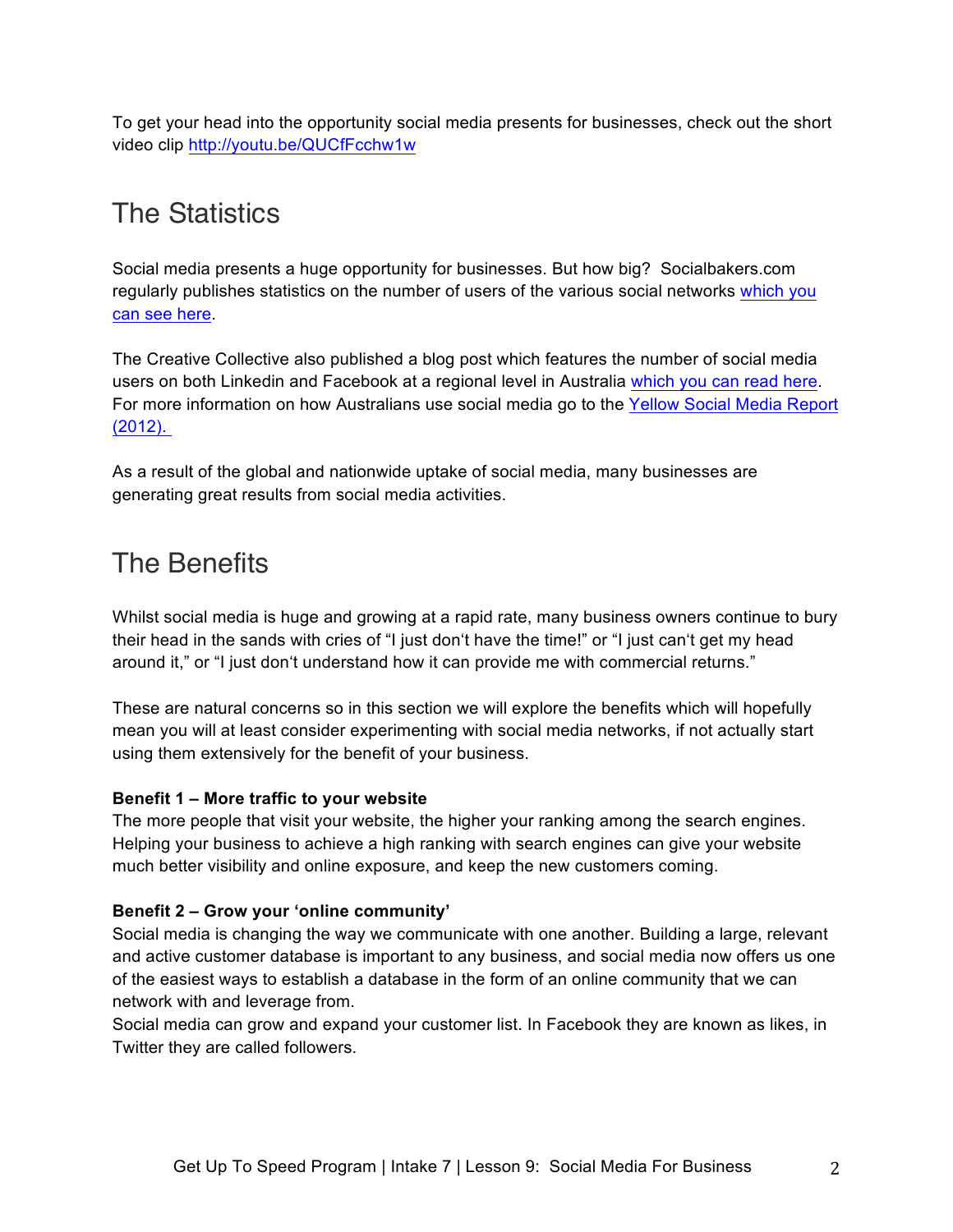These fans or followers are a great way to spread the message of your business. Customer satisfaction means happy and loyal customers who will put in a good word for your business resulting in more relevant and targeted lead generation.

### **Benefit 3 – Instant customer service and feedback**

Social media is a conversation, and unlike traditional broadcast and print mediums which are often one-directional, social media is very much a two-way street. Not only can businesses communicate with their customers, but their customers can communicate with them and with each other as well. This type of communication is a positive thing — businesses can form personal relationships with customers and customers can become part of a community around the brands and businesses they want to support.

On the other hand, you also open yourself up to negative feedback. Negative feedback, however, is as important as positive because it allows your business to take corrective action where necessary and resolve issues in a proactive way. Here's three quick tips for dealing with negative feedback on social media:

- 1. Determine if the negative feedback is warranted
- 2. Decide how to react
- 3. Respond appropriately and promptly.

### **Benefit 4 – No cost except your time**

It is free to sign up or register for an account in most of the top social media websites and free to use their services. However, you will need to consider how much time and effort you realistically have to devote to get established, participate and monitor your social media activities on an ongoing basis.

You need to choose a social media site or sites that best match your audience and your brand and begin to establish and nurture relationships. Social media marketing is not free but the main cost is your time so be efficient and disciplined in your approach.

#### **Benefit 5 – A cost-effective marketing tool**

Social Media is the most cost-effective, targeted and reliable marketing tool available to business owners. If you need to get a message out to customers about a product, sale or opening hours then social media provides a cost-effective way to get information out to them quickly.

### **Benefit 6 – The viral effect**

With a well constructed, creative and clever campaign (and an established online community) you can let your community do the rest as they forward, retweet and mention your business to others. Talk about the compound effect!

Once you have built up a reputation, it is easy to continue to send messages to your followers to announce new products, promotions and special offers. Don't overdo this or people will become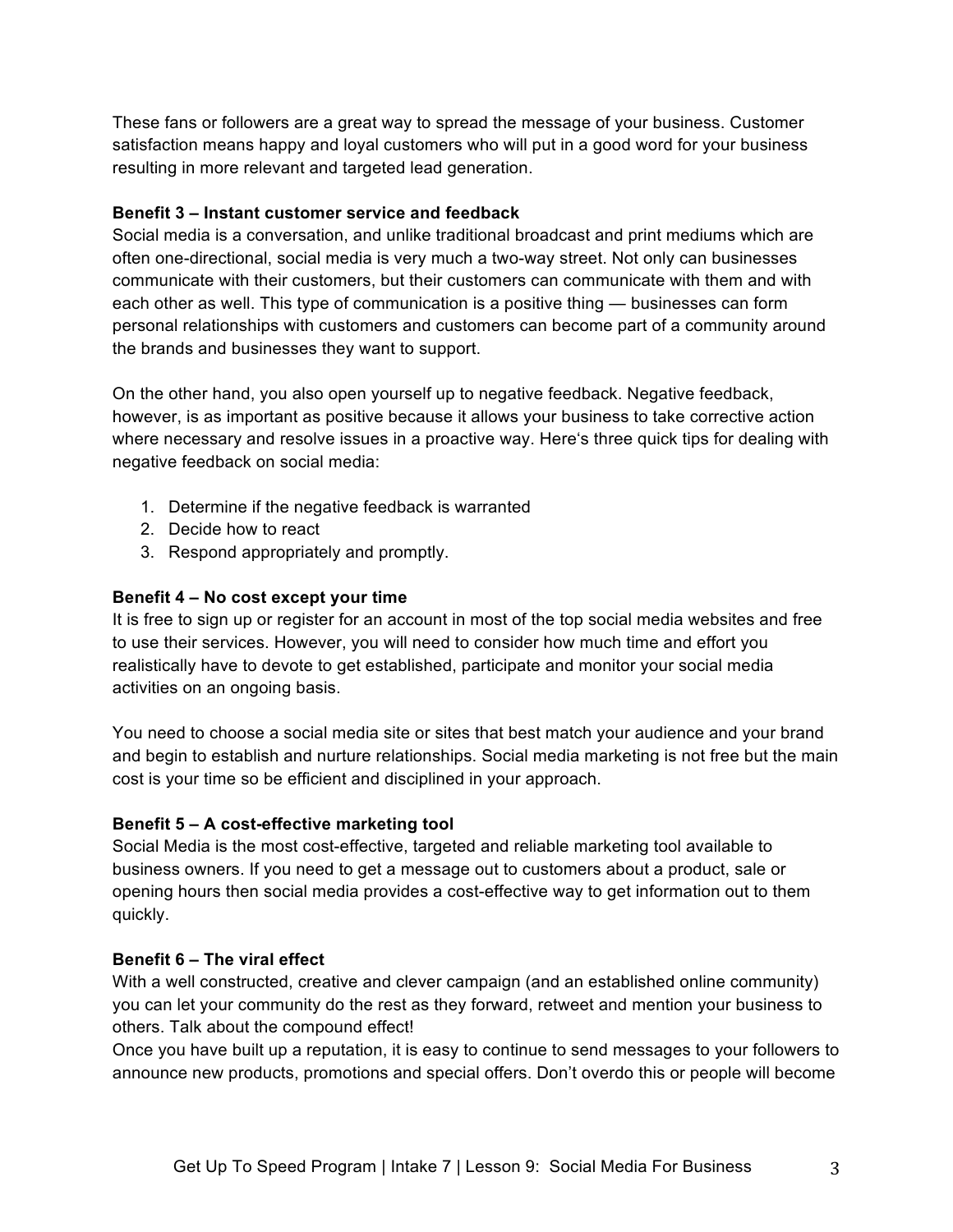immune to it, however every now and then a creative and well thought out new campaign will build interest and bring you business.

### **Benefit 7 – Network your heart out**

With social media you have the opportunity to network and share with like-minded people. Comment on their posts and tweets and participate in their social media conversations. Support them when they ask for support and they'll support you when you need them.

### **Benefit 8 - Build your profile and credibility**

What others say about you is also key to your brand credibility and success. Use social media to establish a profile and create a positive perception about your brand. Your clients and prospects will believe what others say about your brand more than anything you can say about it yourself.

### **Benefit 9 – Search engine optimisation benefits**

In December 2010, Google's Matt Cutts released a video confirming that Google looks at social sites like Twitter and Facebook to help determine ranking positions. Cutts went on to say that not only was Google incorporating social networking sites into their ranking algorithm, but that Google was also figuring out how to take into account the credibility and authority of the author behind a Tweet or Facebook post.

Watch the short video http://youtu.be/ofhwPC-5Ub4

### **Strategy**

As with any marketing campaign, you need to clearly define your target market and make sure that the social media networks and campaigns you have in mind, will attract your target audience. After all, it is not possible to 'market', be it online or offline, without an identified 'target market'!

It may be that you have more than one target market for each product or service offering you have. If so, consider your different target audiences for each characteristic i.e. age, sex, marital status, educational level, lifestyle habits, employment status, aspirations etc. Also consider any key points of difference/benefits of each area/buying motives. Really try and get in the 'head' of your target market. What are their biggest concerns in life? What are their problems that your product or service can solve?

On Facebook for instance you can target your posts by location, age, relationship status and more. For more information go to: http://www.facebook.com/help/352402648173466/

You can also target specific market segments using Facebook's paid solutions which we will learn about in future lessons.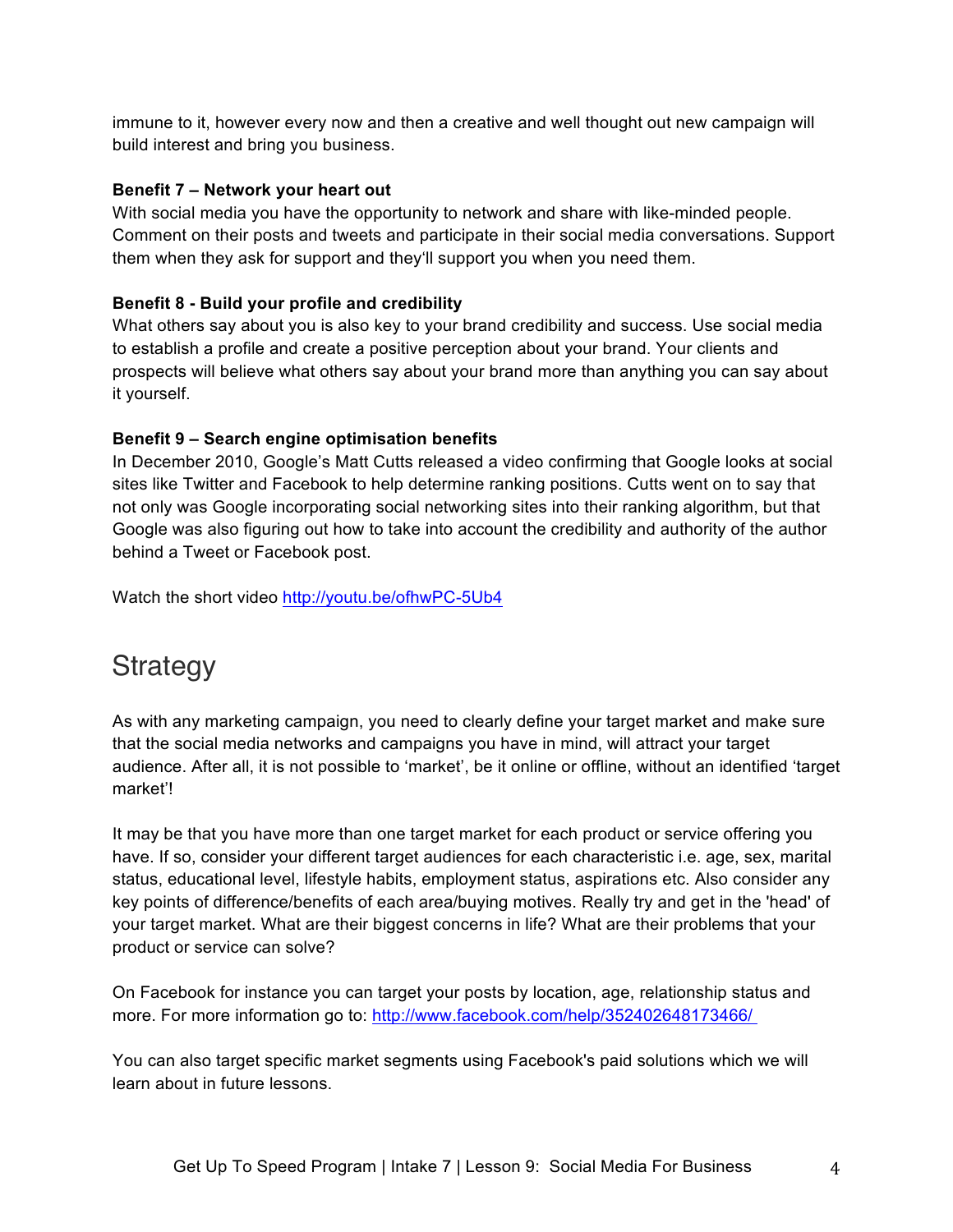On a Linkedin business page (different to a profile) you can target your posts to all your followers or a custom audience by company size, industry, function, seniority and geography.

# Developing a Social Media Policy

Developing an effective social media policy is a vital step that most businesses gloss over, or do not even think about, in the race to "do social media". Consider the who, what, when, where and how of social media for your business to minimise the risk associated with getting involved in social media, document it and communicate it to anyone who will be involved in social media activity for your company, be it yourself, internal staff or external contractors, now or in the future.

- WHO will be allowed to post Only you? Certain staff? Another company? What if the usual person is away?
- WHAT are they allowed to post? Random musings? Work related?
- WHEN are they allowed to post? As often as they like? A few times a day? Daily? Weekly?
- HOW are they allowed to post? Logged in to a certain persons profile, via a syndication tool (e.g. Hootsuite ), as themselves?
- WHERE can they post to? Just Twitter? Facebook Page & Twitter? All networks?
- What is the screening process? Free for all? None at all? Scheduled but approved?

### **EXERCISE: Defining your social media policy**

a) Download this basic social media policy document to get you started defining your social media policy.

b) Using the information above, you are encouraged to prepare a full social media policy, which you should formalise and distribute/communicate to all key personnel. It may be advantageous to involve a lawyer who specialises in social media in this process. The policy should be reviewed and updated regularly.

c) If you are looking for some inspiration, there are a host of social media policy examples here: http://socialmediagovernance.com/policies.php

d) This social media policy tool is great to generate a basic policy, however you should get it checked by your lawyer to see if it will be watertight.

# Social Network Options

In an earlier lesson we explored the number of users of various social networks globally and in Australia. We have also encouraged you to consider your objectives and target market and to develop a social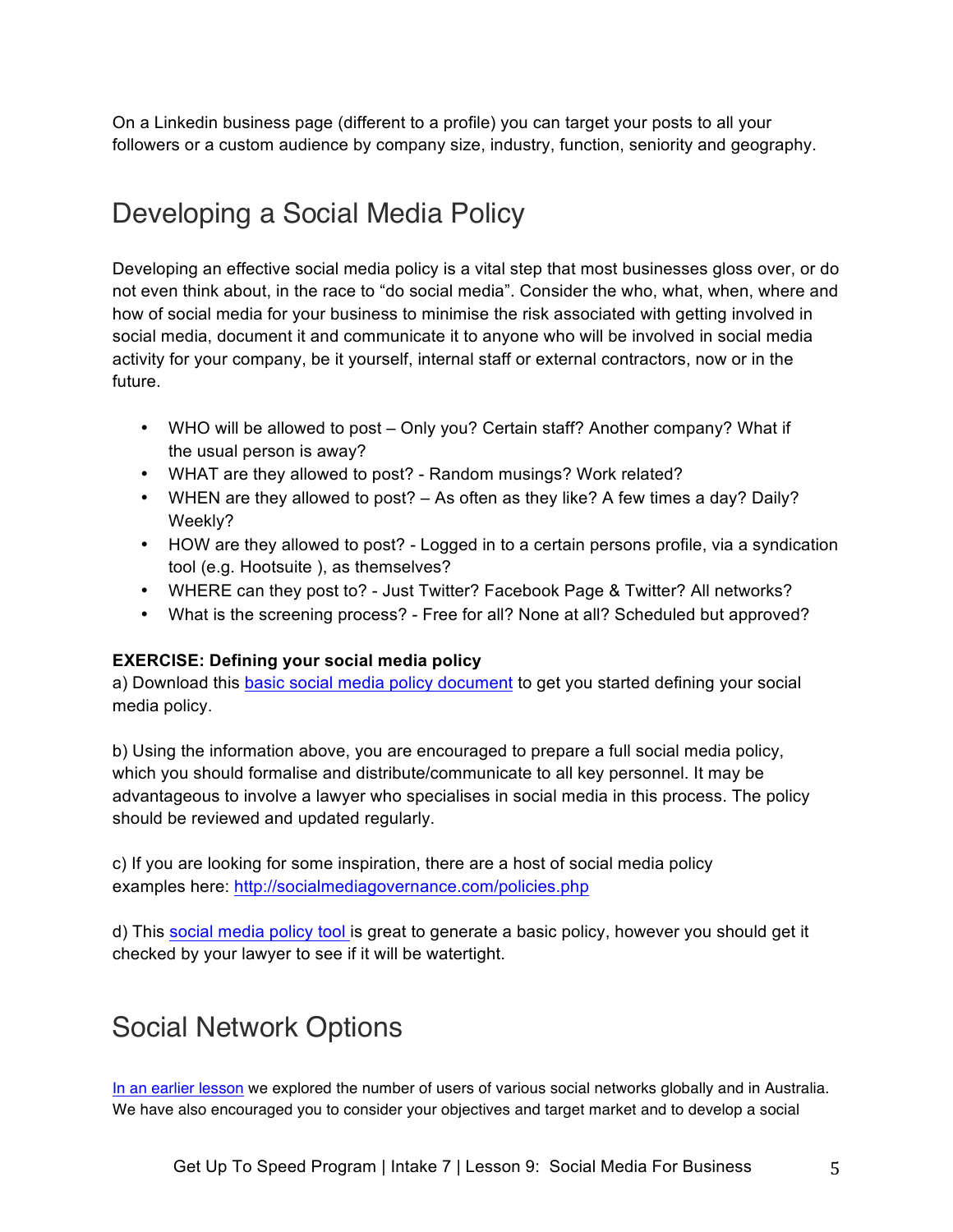media policy. We will now explore each of the social networks in more detail, which will help you define which social networks you will establish on for business use.

Each network harbours different types of people and can provide different functionality to a business. The good news is that you don't need to have each one, just find the one that suits your business, audience and available resources and stick with that. Once you've mastered one social media platform, you may wish to extend into another.

Twitter, Facebook, Linkedin and YouTube are considered the 'Big 4' social networks on the internet, especially in Australia, and all allow you to promote your business online for free, with some paid opportunities too. There has been much buzz around Google+ (Google's social networking site), while the fastest growing social media site in Australia right now is Pinterest an image bookmarking site. Instagram is also a great social network to explore if you have a highly visual product and are targeting females and/or a younger audience.

But these aren't the only social networks in existence. There are many, as can be seen by this diagram called the 'Conversation Prism' created by Brian Solis.

In the pages to follow, we will take a look at each of the most popular networks in more detail, so you can evaluate which of these networks is right for you and your business to establish on (either now, or in the future).

### Facebook

For businesses starting in social media, it can be a good idea to begin with Facebook as it has the greatest number of tools, the widest reach and is arguably the best platform to gain insight into how social media works. Having said this, your target market and objectives should certainly be considered and for some businesses it is not the right place to get the business results you are seeking.

Unlike Facebook Profiles, Facebook Pages are for businesses, organisations and brands to share their stories and connect with people. Like timelines (Facebook Profiles), you can customise pages by adding apps, posting stories, hosting events and more. Engage and grow your audience by posting regularly. People who like your Page and their friends will get updates in their News Feed.

You can create and manage a Facebook Page from your personal account. Remember, a Facebook Profile should be used as an individual, and a Facebook Page should be used to promote a business. It is against Facebook's policy to use a profile to promote your business, and Facebook can and will shut down your account if you are using Facebook in this way.

To get started with Facebook for business, it is a good idea to review the https://www.facebook.com/about/pages page.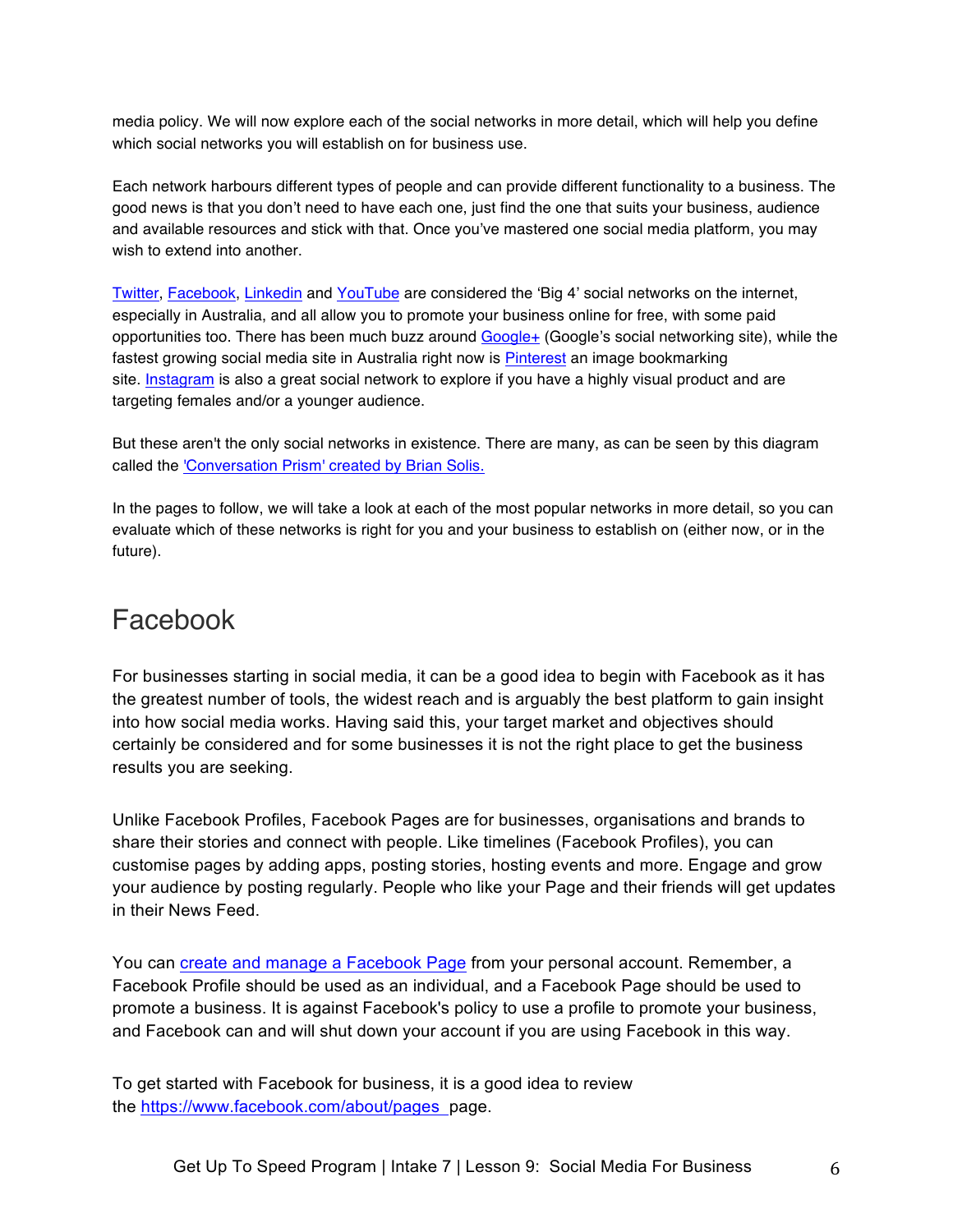To gain a deeper level of understanding about Facebook, you could also watch the one hour webinar developed and delivered by The Creative Collective on behalf of the Queensland Government below called 'Facebook for Business' which explains the structure of Facebook and top tips in developing a Facebook Business Page. Please note that this recording is a little outdated and the way Facebook Pages look has since changed, though many of the principals still apply.

Facebook for Business - http://youtu.be/kkkuTeh7nyg

More of a reader? Facebook has set up several resources/guides to assist you in setting up your page at this link: https://www.facebook.com/business .

Facebook has recently updated the Business Page Layout – you should all have this layout by now as explained here: https://www.facebook.com/business/news/A-Streamlined-Look-for-Pages.

Hubspot also has a great guide you can access at this link: http://offers.hubspot.com/guide-tofacebook-business-page-timelines

For a complete Cheat Sheet on Timeline for Business Pages go to this link. This is a great annotated image that we recommend printing out and keeping near your computer when working on your Facebook Page. This shows the older layout but the terminology remains the same.

#### **Creating a Facebook Page**

If you are ready to create a business page on Facebook, go to https://www.facebook.com/pages/create.php . We recommend only choosing between the top 3 page types – if you want to drive people to a shop front, then choose "Local Business"

category, otherwise choose from 'Company/Organisation' or 'Product/Brand' categories.

Follow the steps that you are encouraged to complete by Facebook, but do not invite anybody to 'like' your page until you have set it up completely (and have content on it).

#### **Making your page look good**

Check out the short video below from Facebook which gives some good tips on best practice in regards to making your Facebook page look good.

Customising your page - http://youtu.be/TMBTD0vNYqs

It is also a good idea to read the guidelines (rules) for FB Pages which outline what you can, and can't do in regards to your Facebook page. It is worth revisiting these from time to time as they do change.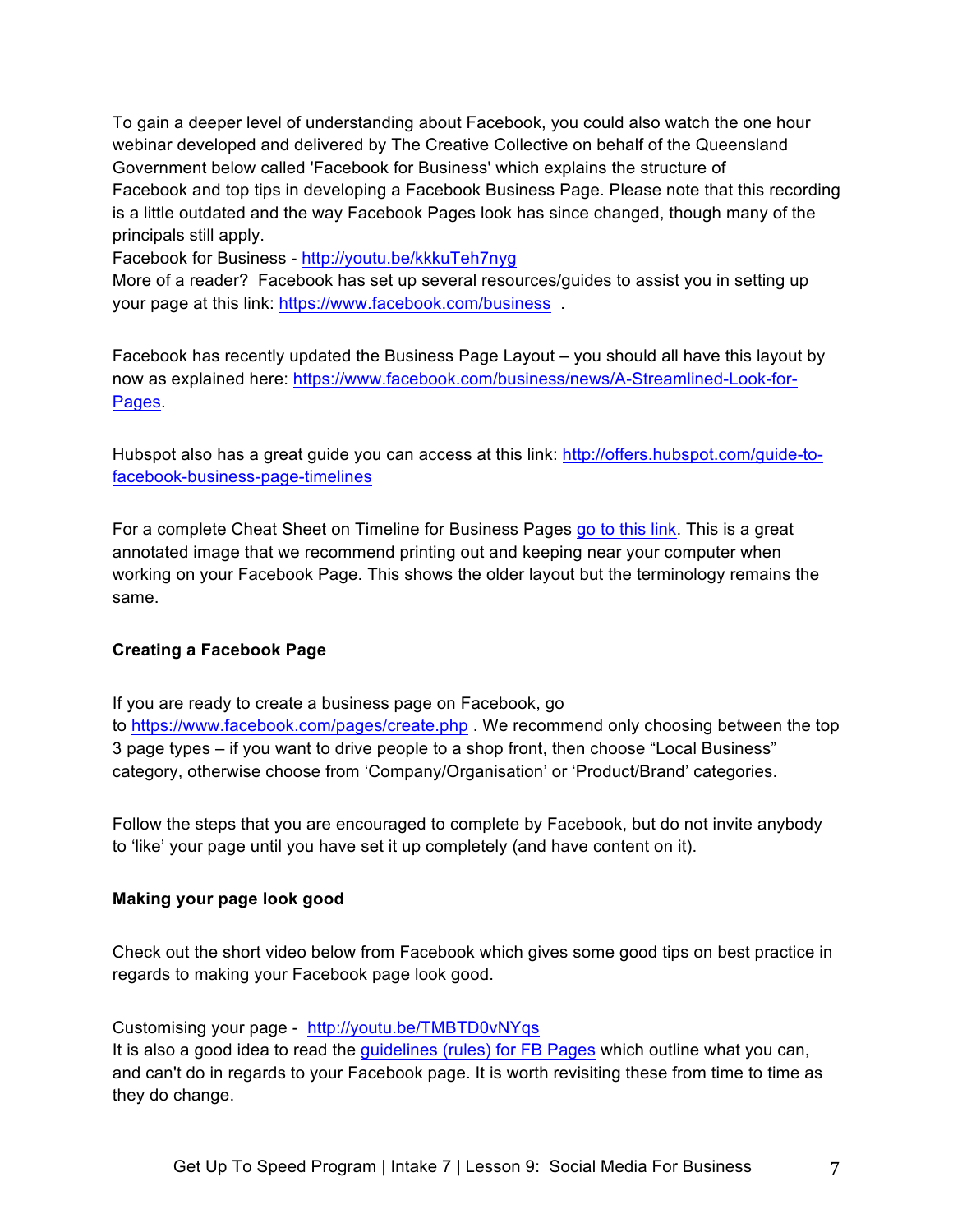Finally, if you are a more advanced user of Facebook, you may like to watch the one hour video below 'Facebook: It's More Than Just Likes' delivered by The Creative Collective's Zoe Wyatt which provides you with some strategies of how to get marketing with Facebook.

'Facebook: It's More Than Just Likes' - http://youtu.be/z7Fh5aU-DLI

## Linkedin

Whilst a lot of people use LinkedIn as an individual by establishing a profile, it is also worth noting that Linkedin allows you to create a business page too.

A good place to learn more about Linkedin company pages is from reading through a series of help files from Linkedin themselves. Access them here.

Before you get started, you may also like to watch this one hour webinar developed and delivered by The Creative Collective on behalf of the Queensland Government called 'Linkedin - The Social Network for Professionals' which explains Linkedin structure and company pages. http://youtu.be/CGfdKa6ONv4

### **Setting Up Your Linkedin Company Page**

You can add a new Company Page only if you meet all of the **following requirements:** 

- 1. section on your profile https://www.linkedin.com/profile/edit
- 2. You have a company email address (e.g. john@companyname.com) added and confirmed on your LinkedIn account.
- 3. Your company's email domain is unique to the company.Note: A domain cannot be used more than once to create a company page. Because domains like gmail.com or yahoo.com or similar generic email services are not unique to one company, those domains cannot be used to create a Company Page. You might consider creating a group if your company doesn't have a unique email domain.
- 4. Your profile strength must be listed as Intermediate or All Star.
- 5. You must have several connections.

If you do, go to https://www.linkedin.com/company/add/show. From here it is pretty straight forward, you simply populate as many fields as you can.

Hubspot has a great step by step guide to setting up your company page on Linkedin here.

There are some more advanced tips on using your Linkedin Company Page at this link.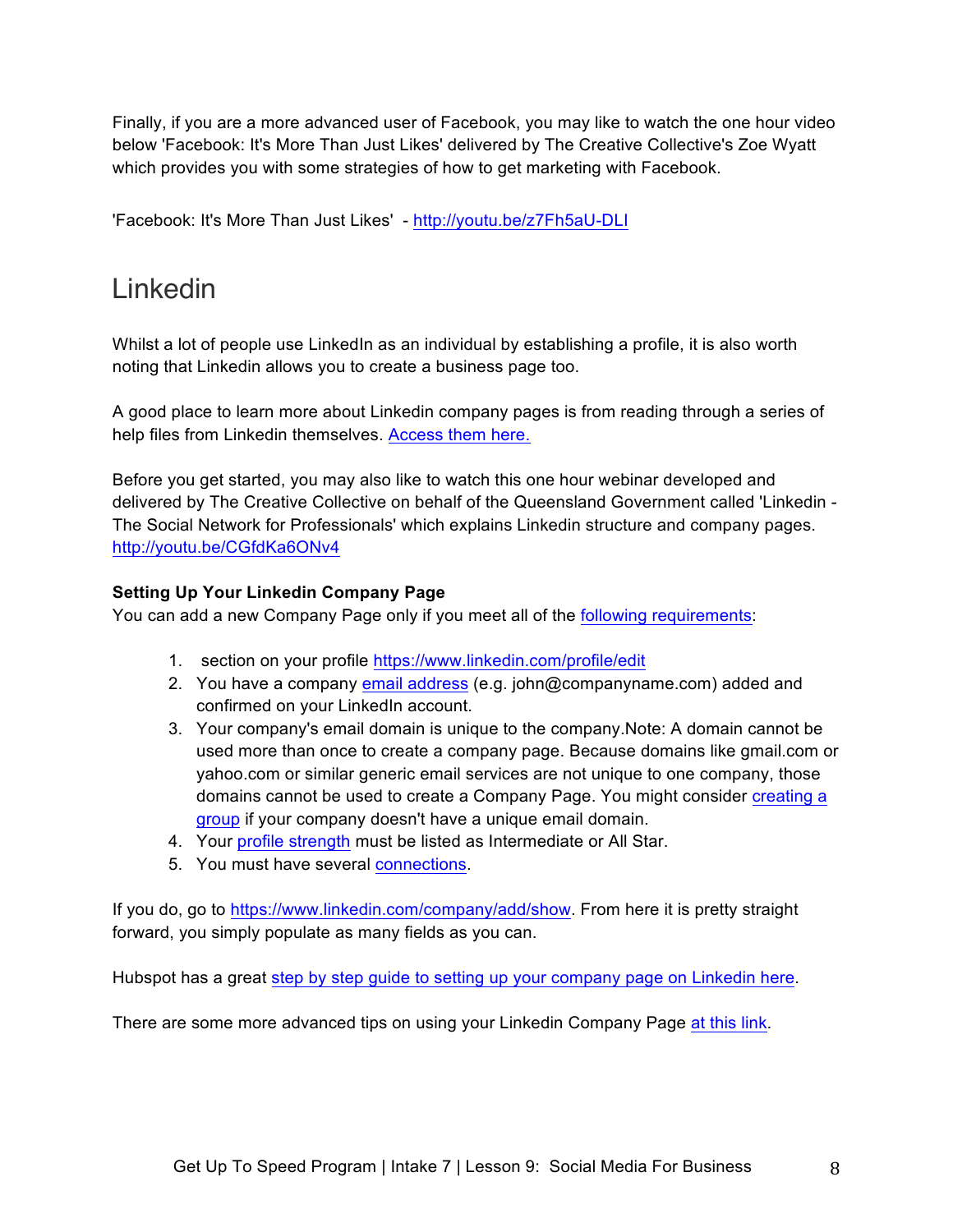## **Twitter**

Twitter is an online social networking and microblogging service that enables users to send and read "tweets" which are text messages limited to 140 characters. Users access Twitter through the website interface, SMS, or mobile device app. It's an easy way to discover the latest news ('what's happening') related to subjects you are interested in and to share information about your business, products, services, events and other initiatives too.

Messages from users you choose to follow will show up on your homepage for you to read. It's like being delivered a newspaper whose headlines you'll always find interesting – you can 'follow' news sources you are most interested in hearing from and discover news as its happening. For instance if you are a footie fan and can't watch the live game, jump on twitter and get play by play updates -far better than seeing the half time and full time update on a website!

Twitter is also a great way to expand the reach of a live event you may be running, or to participate in conversations whilst an event is going on, whether you are there or not through the use of hashtags. To read more about using Twitter at events see this blog.

To gain a deeper level of understanding about twitter watch the one hour webinar developed and delivered by The Creative Collective on behalf of the Queensland Government called 'Twitter your Way to Business Success' featured below which explains the structure of Twitter and how to create a Twitter Profile.

Don't have much time? Watch a one minute video below by Hubspot on how to set up a business profile on Twitter.

It would also be a good idea to work through Twitter's guide here: https://business.twitter.com. For now just focus on the "Learn The Basics" section.

More of a reader? John Jantsch has put together a guide on how to get set up as a business on Twitter and how to optimise this. There are some more advanced tactics here that may prove useful if you are already using Twitter. Download it here: http://theelearningcoach.com/wpcontent/uploads/downloads/2010/06/using-twitter-for-business.pdf

Twitter your way to business success - http://youtu.be/J5-2jr4dNu8 How to set up a twitter account - http://youtu.be/IUBrvEfQ5aE

## YouTube

YouTube is a video sharing service and social networking site that allows users to upload, view and share videos as well as like and comment on videos and subscribe to 'channels'.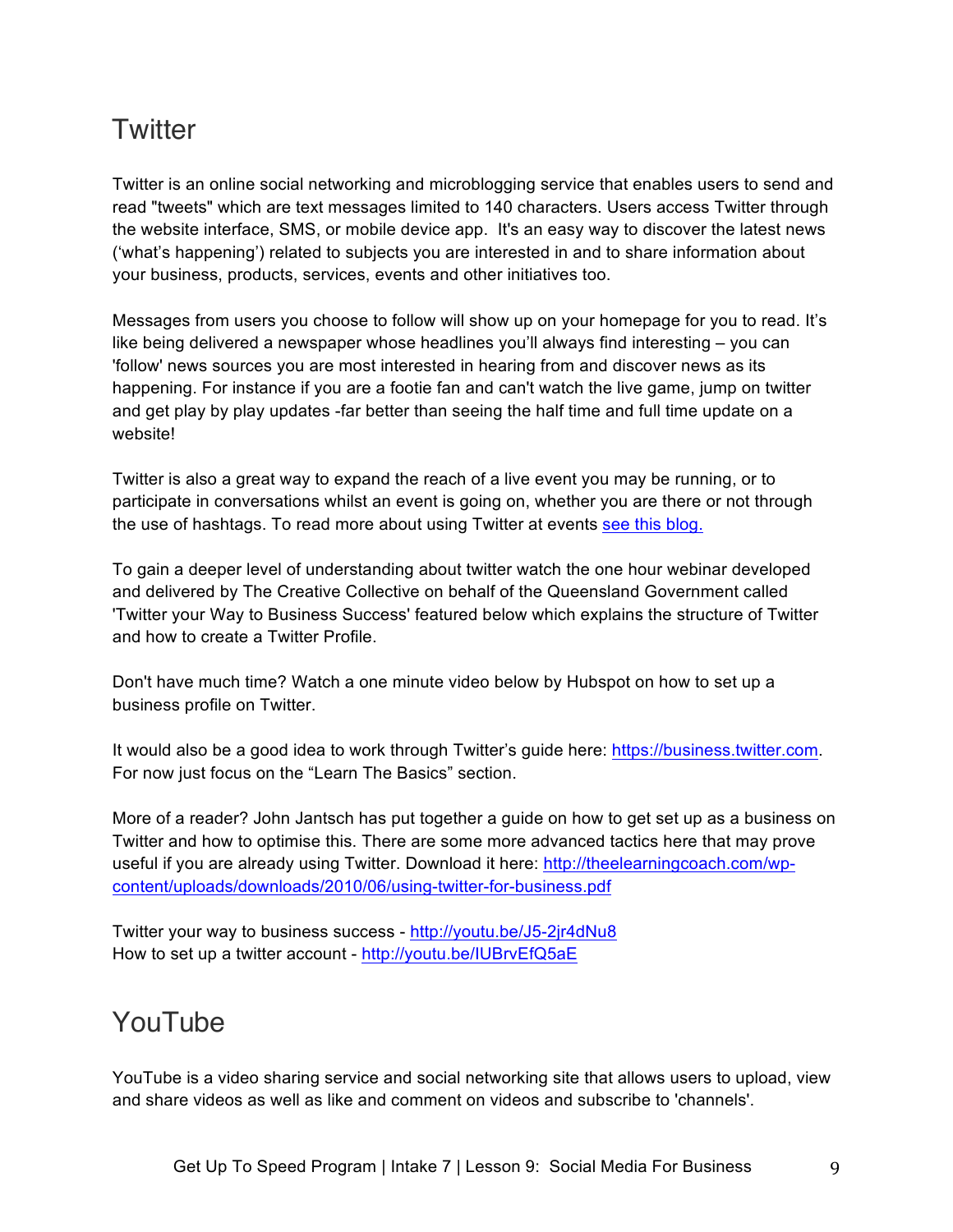The service was started in early 2005 by 3 former Paypal employees and was acquired by Google in 2006 for \$1.65 billion in an all stock transaction. It is now the world's second largest search engine and is integrated with another social network, Google+.

With the roll out of the NBN (national broadband network) across Australia, both producing and watching videos as part of your marketing becomes a viable marketing strategy. If you have a complex or technical issue you want to demonstrate, or you want to get across a lot of information in a short space of time in a visual way, then using YouTube is the way to go.

YouTube is completely free for users to watch any video on the website, and you have an unlimited amount of content that you can upload. YouTube also offers users the ability to embed videos in other sources. This means that a video on YouTube can be put onto other websites and played which helps increase the reach of your video message.

Finding videos to favourite and appropriate channels to subscribe to can help extend your reach and attract viewers to your videos.

### **Setting up a YouTube account**

If you are serious about using video as an online marketing strategy, the first thing you need to do is establish a YouTube channel. Like Twitter, YouTube Channels for business are the same as your personal one, you simply sign up with a separate email address and name the account in a business name.

- Instructions on how to create a YouTube Channel are here: http://www.youtube.com/t/about\_youtube
- To optimise your channel go through this guide.

If YouTube (or video) is a large part of your social media marketing strategy, then we recommend you go through all of the steps to optimise your YouTube Channel at this link. If you are ready to start advertising and/or want advanced tactics on using YouTube for your business then we recommend YouTube's own Business channel.

Want to know more? Watch a one hour webinar developed and delivered by The Creative Collective on behalf of the Queensland Government called 'YouTube and Video Marketing for Business Success' which explains the power of video marketing and how to use YouTube for your business. http://youtu.be/hD1clBZ0UxM

More advanced and looking for more views on your YouTube channel? Check out this handy blog post from HubSpot.

### Emerging Networks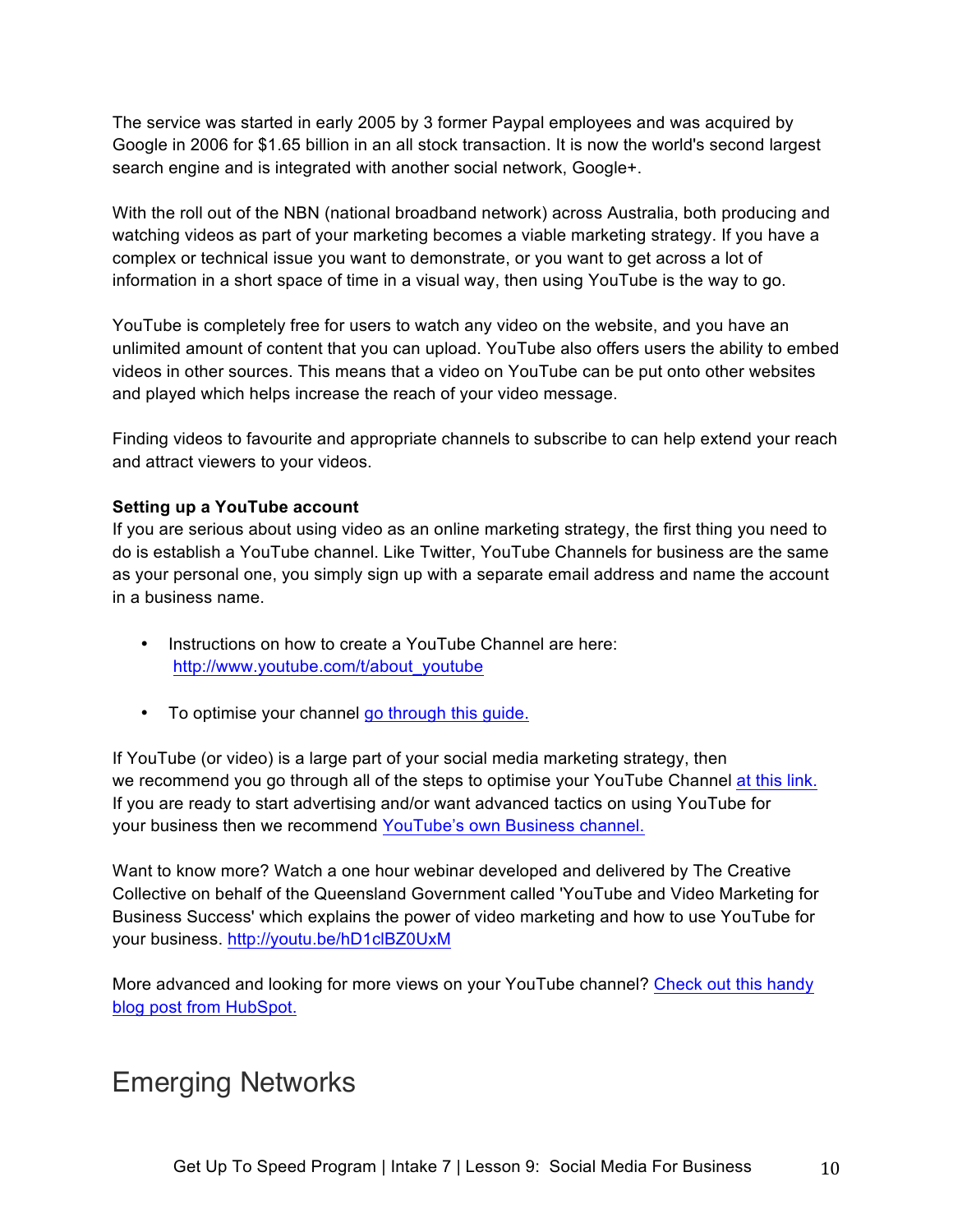With social media there will always be new players entering the market and what is the 'flavour of the month' may change quickly.

For this reason we are bundling up this lesson to explore a few newer platforms such as Pinterest, Google+ and Instagram which for some businesses, may also be worth exploring. Below is a brief description of what the networks are and what types of objectives and target markets they may suit.

|                                                                                                                              | Network Description                             | Suits                                     | <b>Predominantly users</b>                                |
|------------------------------------------------------------------------------------------------------------------------------|-------------------------------------------------|-------------------------------------------|-----------------------------------------------------------|
|                                                                                                                              | Pinterest A pinboard-style photo-               | Businesses                                | Females 20-45 years                                       |
|                                                                                                                              | sharing website that                            | with a great                              |                                                           |
|                                                                                                                              | allows users to create                          | visual product                            |                                                           |
|                                                                                                                              | and manage theme-                               | ï.е.                                      |                                                           |
|                                                                                                                              | based image collections                         | photography,                              |                                                           |
|                                                                                                                              | such as events,                                 | restaurants                               |                                                           |
|                                                                                                                              | interests, hobbies, and                         | :(meals),                                 |                                                           |
|                                                                                                                              | more. Pinterest refers to fashion,              |                                           |                                                           |
|                                                                                                                              | and markets itself as an                        | jewellery, real                           |                                                           |
|                                                                                                                              | ionline community, a                            | estate, tourism                           |                                                           |
|                                                                                                                              | place where friends and ¦(attractions,          |                                           |                                                           |
|                                                                                                                              | strangers alike can share landscapes),          |                                           |                                                           |
|                                                                                                                              | their interests and                             | gifts/retail                              |                                                           |
|                                                                                                                              | inspirations See this blog (products) etc.      |                                           |                                                           |
|                                                                                                                              | post on how Pinterest                           |                                           |                                                           |
| can be used for practical<br>business purposes.                                                                              |                                                 |                                           |                                                           |
|                                                                                                                              |                                                 |                                           |                                                           |
| Instagram Instagram is a fun and<br>quirky way to share your with a great<br>life with friends (and<br>colleagues) through a | <b>Businesses</b>                               | Women are more likely than men to use the |                                                           |
|                                                                                                                              |                                                 | site, as are those under 50. So are urban |                                                           |
|                                                                                                                              |                                                 | і.е.<br>photography,                      | visual product residents (city folk!) More here and here: |
|                                                                                                                              |                                                 |                                           | http://www.business2community.com/social-                 |
|                                                                                                                              | series of pictures. Snap                        |                                           | media/new-demographics-social-media-                      |
|                                                                                                                              | a photo with your mobile restaurants            |                                           | stats-0791068#!A4ume.                                     |
|                                                                                                                              | phone, then choose a<br>filter to transform the | (meals),                                  |                                                           |
|                                                                                                                              | image and share it with                         | fashion,<br>jewellry, real                |                                                           |
|                                                                                                                              | the world See this page                         | estate, tourism                           |                                                           |
|                                                                                                                              | for stats on the number                         | <i>d</i> ttractions,                      |                                                           |
|                                                                                                                              | of Instagram users.                             | landscapes),                              |                                                           |
|                                                                                                                              |                                                 | gifts/retail                              |                                                           |
|                                                                                                                              |                                                 | (products) etc                            |                                                           |
| Google+                                                                                                                      | Google+ is Google's                             | People who                                | Single young males who are mad about                      |
|                                                                                                                              | attempt at a social                             |                                           | are wanting to video and clever IT. The fastest growing   |
|                                                                                                                              | network. It has 500                             | explore                                   | demographic on Google+'s networks are                     |
|                                                                                                                              |                                                 |                                           |                                                           |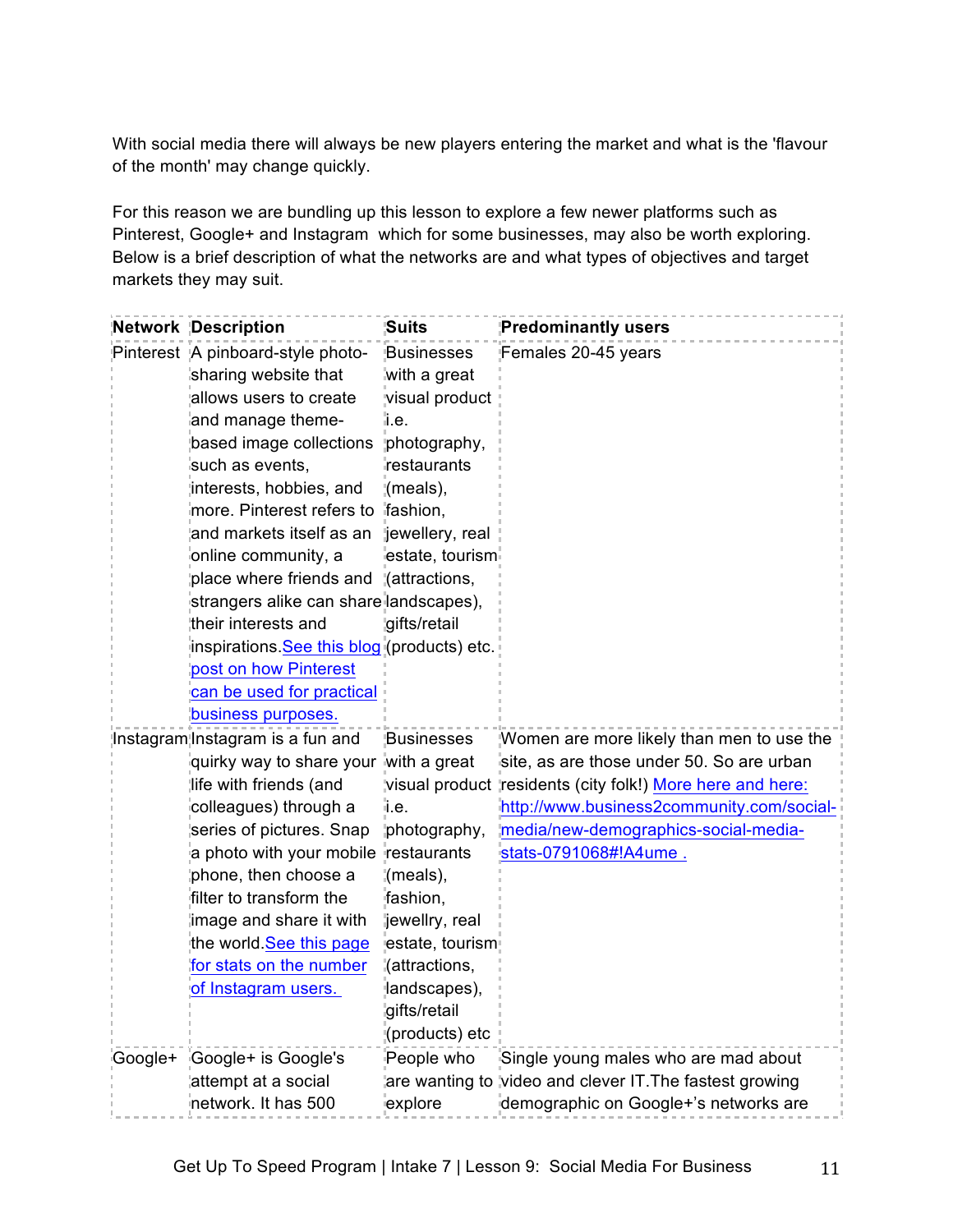| these calls and publish<br>them directly to |
|---------------------------------------------|
|---------------------------------------------|

### **Pinterest Tips**

We recommend you set up a business account at this site: http://www.business.pinterest.com

Set up with an email address or your business twitter account (but do not log in with facebook) and create at least five boards and a minimum of five images pinned to each of these, as this will fill up your profile page. You will need to develop a strategy for pinning and definitely download the 'pin-it' button to your favourites/toolbar to make pinning from website super simple. Be aware that your image descriptions, board names and descriptions on Pinterest can all be indexed by Google.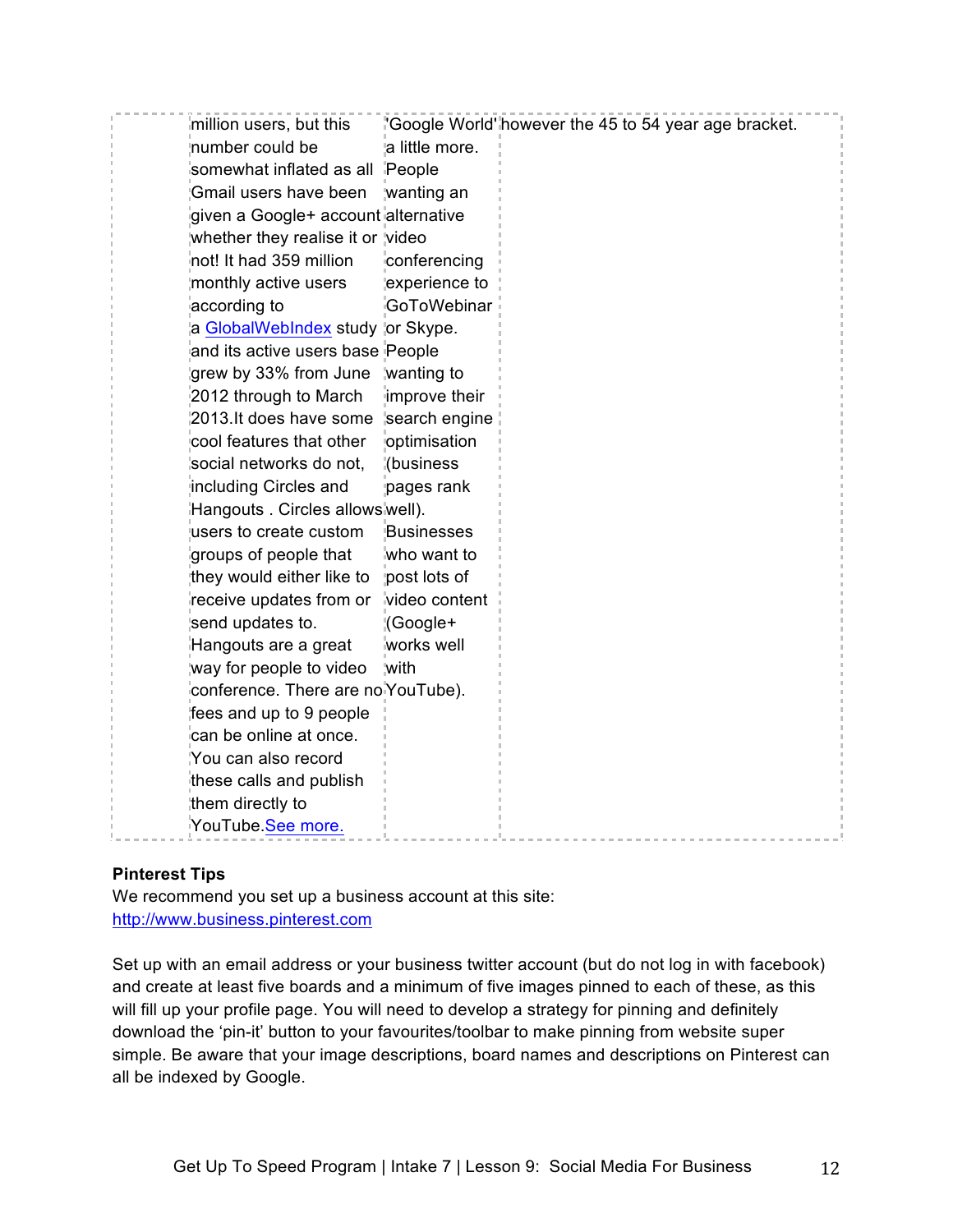Try to use keywords where possible without sounding spammy. I also recommend you strategically pin images directly from your website with keyword containing descriptions and add 'Pinterest Page app' to your Facebook page to drive social actions (such as re-pins, comments and likes).

Want to learn more about Pinterest? We recommend watching the one hour webinar http://youtu.be/nJH\_ZryWUFs

Hubspot also has a fantastic Pinterest guide that you can download and work through here. You can also find Pinterest resources on Zoe's Pinterest Board (of course) at: http://pinterest.com/zoewyatt/pinterest-training-tips-resources-from-zoe/

### **Google+ Tips**

Google Places merged into Google+ Places, so a Google+ page has become valuable for more than just search engine optimisation. We recommend all businesses create a Google+ Page and claim your preferred name. Check first that Google hasn't already 'setup' a G+ Page for your business by logging in at google.com then checking the 'pages' tab in left handside pull down menu.

If your business doesn't have a Google+ Local Page listing, to create a Google+ page, you first need to have a personal profile on Google+ here: https://**plus**.**google**.com You can login using your Google account if you already have one or set up a new one. Then create your personal Profile here: https://plus.google.com/up/start/

Google have lots of resources on setting up your Google+ Page for your business: http://www.google.com/+/business/

There are lots of links on that page with more information but you can sign up directly here. And our favourite internet marketing resource, Hubspot again has a great guide. This really is an inclusive how-to. We recommend saving a copy to your computer even if you are not yet marketing on Google+ so you can return to this later.

### **To maximise your Google+ Business Page:**

Ensure your Description is as optimised as possible. You have 200 words to play with so make them count and include keywords to enhance your search engine optimisation efforts.

- Enhance your listing by associating videos about your business. To do so, upload your video on YouTube and copy url to page profile. You can include up to 5 videos.
- Explore the use of 'coupons' and posts for local businesses claim your place and encourage reviews.
- Ensure you update the listing if new services are added, new images are taken.
- Ensure you log in from time to time and check the Google+ Local specific analytics provided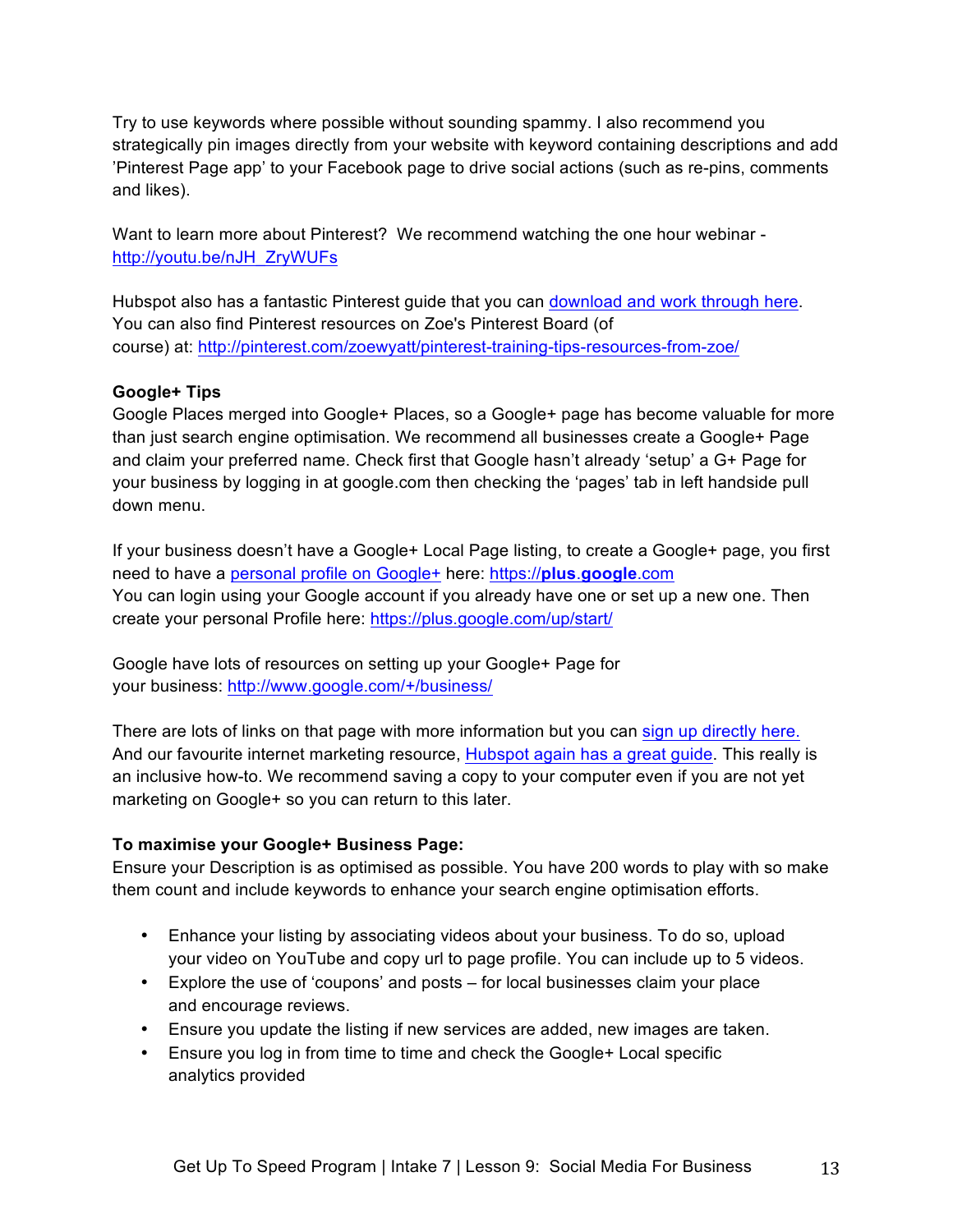• Ensure there is a procedure to update the listing when required (usernames located in accessible location – we use and recommend Google Docs)

# Optimising Your Accounts

Each social network is different but there are some common key tips to creating professional business accounts on social media:

- Add a suitable photo to your profile some people add a highly corporate image, while others prefer to use something more fun and personable. It really comes down to personal choice and your objectives. Make sure this is in line with your overall company branding.
- Add as much information as you are prepared to divulge publicly. Remember what goes online, stays online, and the more information you can provide, the easier it will be for people to get a sense of your business and potentially for you to be found in the search engines as well.
- Use the 'real estate' to customise your accounts to stamp your brand on the space Facebook's timeline layout allows you to create custom graphics on your cover photo, profile pic, and app images, while Twitter and YouTube allow you to add a customized background image and header photo. Linkedin does not allow this level of background customisation (although it does allow a cover photo) so it's important to maximize the description and include product/services listing with keywords throughout
- Filter yourself there are some things colleagues and clients don't need to know so don't go overboard. Remember this when you are representing your business
- Include keywords, but don't get spammy these pages get crawled by search engines, but too many keywords can put off real people
- Keep it current revisit your profiles/pages regularly to update

# Growing Your Networks

The most obvious way to grow your social media networks is to let people know you are on them! Once you have established networks be sure to feature your social media icons on your website in a prominent location, and on your marketing materials. This blog post has 25 free social media icon sets ready to download and use.

Another great way to start growing your social media networks is by connecting with people you already know.

You might be surprised at how many people and business's you know that are already in the social media world once you start this process.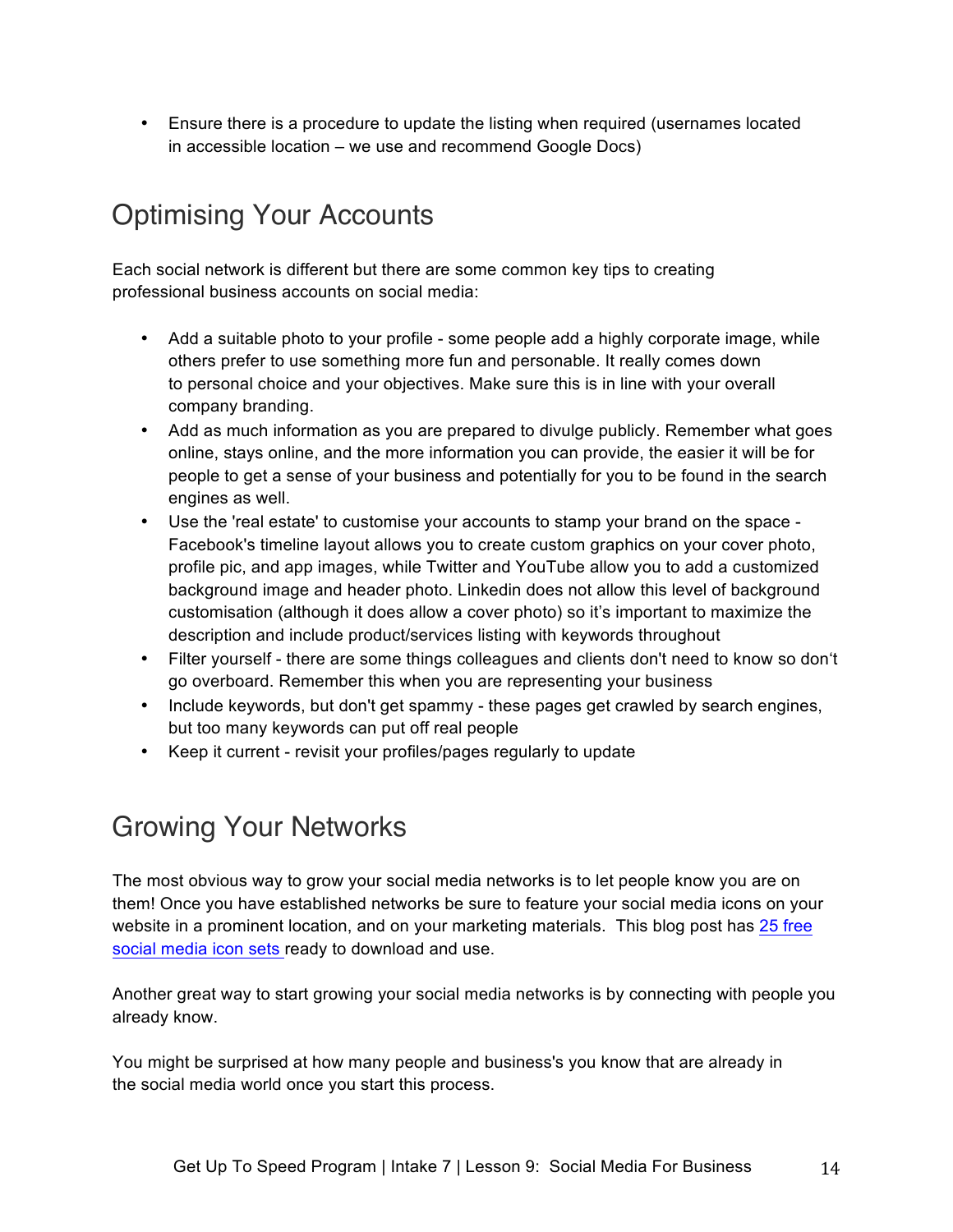### **In Facebook**

Whilst on your Facebook business page, provided you are already an administrator of the page, go to the top right hand side and click on the 'build audience' tab. From here you will be presented with several options to build your audience:

- Invite email contacts
- Invite friends
- Share page

Apart from these techniques you can also:

**• Join Facebook groups -** To find groups which cater to businesses in your area, industry or other interests go to the 'home' tab on your profile, on the left hand side click on 'groups'. Search for and find groups you want in Facebook. Once you find them, click on the 'join' button. Some groups are 'open', others are 'closed' (so you can find them and request to join) whilst others are 'secret' i.e. you will not know they exist unless you are invited to them.

Once you are a member of a group, it is important to read any guidelines they might have in place, as some businesses only allow businesses to promote themselves on certain days of the week or in a certain way i.e. using hashtags before a status update. Read more about Facebook groups here. Remember though you will be promoting as 'yourself' on behalf of your business with these methods.

• **Get other businesses to do a 'shout out' for you -** Whilst you can post a message on other businesses pages introducing yourself or promoting your business, this is not a recommended practice as it is effectively 'spamming' someone elses wall (more on this below). It is also worth noting that your message will not likely display to the people who 'like' that page, unless the person who manages the page you are posting on amends their settings to display your message. For this reason, it is better practice to form a relationship with key alliances (which you can do offline or online) and explore ways in which you can support each other in business, including social media 'shout outs' for one another.

**• Key influencers** - We also recommend you identify 15-20 key influencers or other companies that already speak to your ideal target demographic. Easiest way to locate these is to go to Google and type in the company's name, product or industry then the words 'on Facebook' i.e. 'The Creative Collective on Facebook'. Once you find them, click on the 'like' thumbs up button.

Make sure you are using Facebook "AS YOUR PAGE" before liking. To do this, navigate to your page and on the gear/cog icon in the top right hand corner of the blue navigation bar, click and chose your page from the list. This allows you to network with other businesses AS your business on Facebook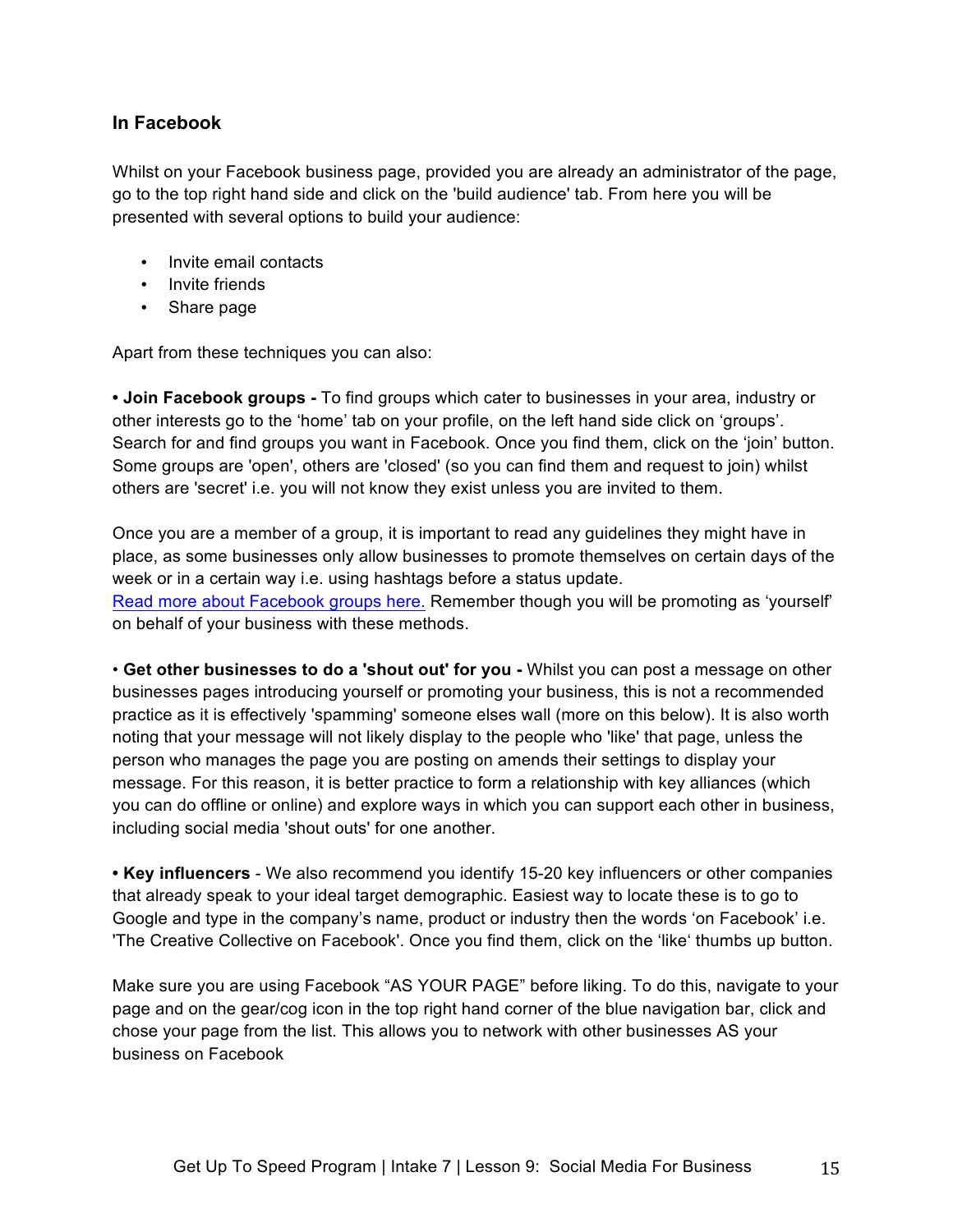Once you have 'liked' the appropriate pages, you can then 'tag' that page in the posts on your page by using the @ symbol before their page name (no space) in your post or write on their page. Make sure if you are writing on other businesses pages that you are respectful and give them a reason to leave your posts there. Compliments and thanks are great posts that we're always keen to see left on our page (so feel free to drop by and leave one)!

• **Explore Facebook's advertising options -** We explore Facebook's pay per click options in our Pay Per Click lessons however in the meantime you may like to explore Facebook's explanation of it's advertising options.

### **In Linkedin**

You can grow your Linkedin connections using your Linkedin profile by asking someone to join your professional network by sending them an invitation to connect. If they accept your invitation, they become a 1st-degree connection. We recommend that you only send invitations to people you know well and trust because 1st-degree connections are given access to the primary email address on your account.

You can invite people to connect from the following areas:

- A member's profile Click the Connect button on their profile page.
- Search results Click Connect to the right of the person's information.
- The Add Connections page Search your email address book to find contacts or invite them using their email address.
- People You May Know Click Connect next to the person's name to send an invitation. If you wish to add a note to the invitation before sending it, please click the pencil icon next to Connect. You can then type your note and click Send Invitation.

As your account matures, you may be required to enter an email address every time you send an invitation.

Apart from these techniques you can also:

- Groups Go to the top search field, change the drop down to 'groups' and search for groups you may want to join by typing keywords in. Keywords may relate to your industry, location and more. Get to know people in the groups and then request to connect.
- Companies Locate Companies to 'follow' and inside companies, look for their employees that you may like to follow.

### **On Twitter**

**• 'Find Friends'** - Sign into Twitter and click on the '# Discover'' link on the top navigation bar, then chose 'Find Friends' . There you can find people, organisations, or companies you know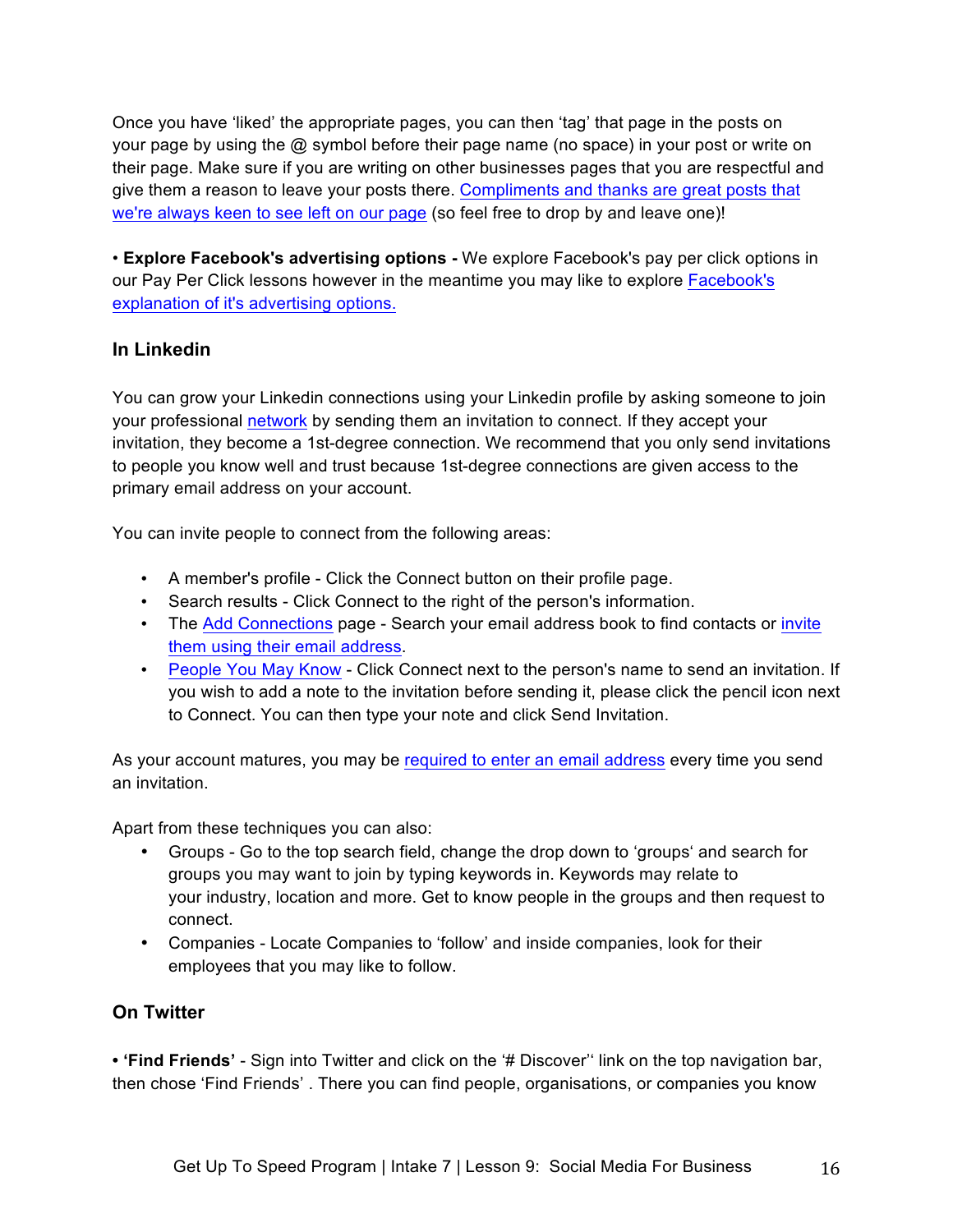that already have a Twitter account. Once you find them, follow them. They will generally follow you back and you will start to grow your network

• **Search for companies and colleagues to follow on Twitter -** You can look within Twitter, search on Google (with person or company name 'on Twitter' in search) or use one of the specialised Twitter query sites such as Twellow (http://www.twellow.com) the Twitter yellow pages site, or the WeFollow directory (http://wefollow.com)

• **Create a WeFollow account -** (it takes no time at all) and tag yourself with at least three interests. It's easy – simply enter three or more topics you're likely to tweet about to help other people find and follow you. While you're at it, search the directory for five or ten others you'd like to follow, based on the topics they've listed

• **Legitimate Lifting -** Our super ninja tactic is 'legitimate lifting' of followers from other Twitter profiles. This is explained in the Twitter webinar, but in a nutshell it involves identifying the key influencers in your market, clicking on their 'followers' list and simply following all that look appropriate. It's up to those people whether they chose to follow you back or not. So make sure you have a page full of good tweets before you use this method. And take it easy, don't follow more than 50 people a day to start with!

### **On YouTube**

We do not recommend spending a lot of time on YouTube building a community. Instead, we recommend you regularly produce and upload videos to YouTube, embed the videos into your blog or website, and then promote the post through all of your social media networks which will in turn produce subscribers. Make sure you install the YouTube app on your Facebook page and pin videos to Pinterest boards (if you have this) so you gain maximum benefit.

### **On Instagram**

It is important you consider whether you are using Instagram for personal or business use and whether you will make it a public or private profile. If you are making it public, and want new followers, it is a good idea to actively grow your followers by using third party apps. Before the launch of the web version of Instagram, many tools were developed to fill in the gaps left by the network. There's Statigram, Instagrid, Webstagram, Nitrogram, Simply Measured and many other helpful tools for making the most of your Instagram community.

The use of hashtags on Instagram can also grow your network. Similar to their use on Twitter and Google+, hashtags help aggregate photos of a particular subject based on the words used in the hashtag. There is an app called TagsforLikes which you can download to your mobile device and visit to get ideas on tags that are popular. If you use these when posting images you increase your chance of gaining new followers.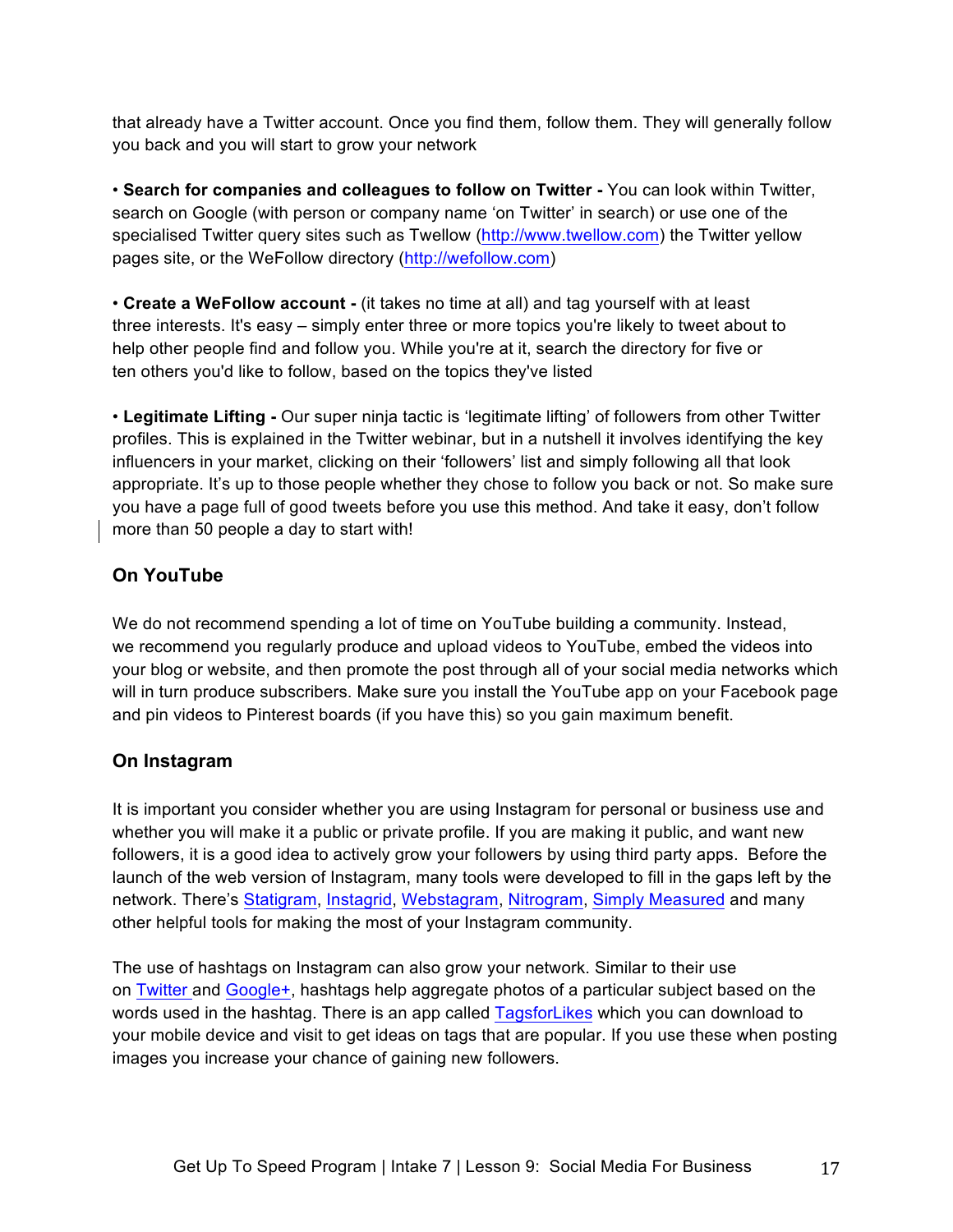For instance imagine you are a band and you post an image of you on stage with the hashtags #guitar #livemusic #sundaysession, if other users are tracking the use of #guitar it will bring your post to their attention and they may like your post, comment or follow you, thus growing your network on Instagram. See this article for more great tips on growing your Instagram following.

## Integrating Social Media With Your Marketing

Once you are on social networks, it is important to let people know that you are on there!

There are a number of ways to do this, some of which are listed below.

**1) Feature icons on your website -** Whatever you do, don't make the mistake of including itty bitty social media icons in the footer of your website page, unless you don't really want anyone to visit your social networks. Feature them as prominently as you can manage, without compromising the priority of other elements of your overall website design. Where possible (and relevant) look to incorporate social media feeds. See: developers.facebook.com/docs/plugins for Facebook feeds. You may need help with integrating this if you're not a great coder.

**2) Email signatures -** Email signatures are a passive way to consistently remind people of your key details, including your social media icons/links! If you use Gmail for your email client, a great tool to integrate these easily is http://www.wisestamp.com/

**3) Business cards -** How many business cards do you hand out every day/week/year? Get your social media icons or links on there too, so people know which networks you are on, and have more ways to stay in touch.

**4) Signage -** Getting some signage made for your business? Whether it is signage for outside your store, a pull up banner or a small A4 item to put up on the wall, don't forget to feature your social networks, and even better, ask people to 'check-in'. For more information on this, see this blog post.

**5) Advertising -** Doing TV or radio advertising? Don't just list your website on the ad. Include your key social networks too! And don't make the mistake of featuring just the icon, spell out the full link so there is no issues in finding you in the network you mention. For more ideas on how to integrate social media with your overall marketing see this blog post.

#### **Share buttons**

Apart from integrating your social media networks using icons and on some of the offline methods mentioned above, it is also a good idea to integrate share buttons on your site. Share buttons get more traffic to your site because it allows readers to share your content to their own social media profiles, which in turn their connections see. Consider it mobilising an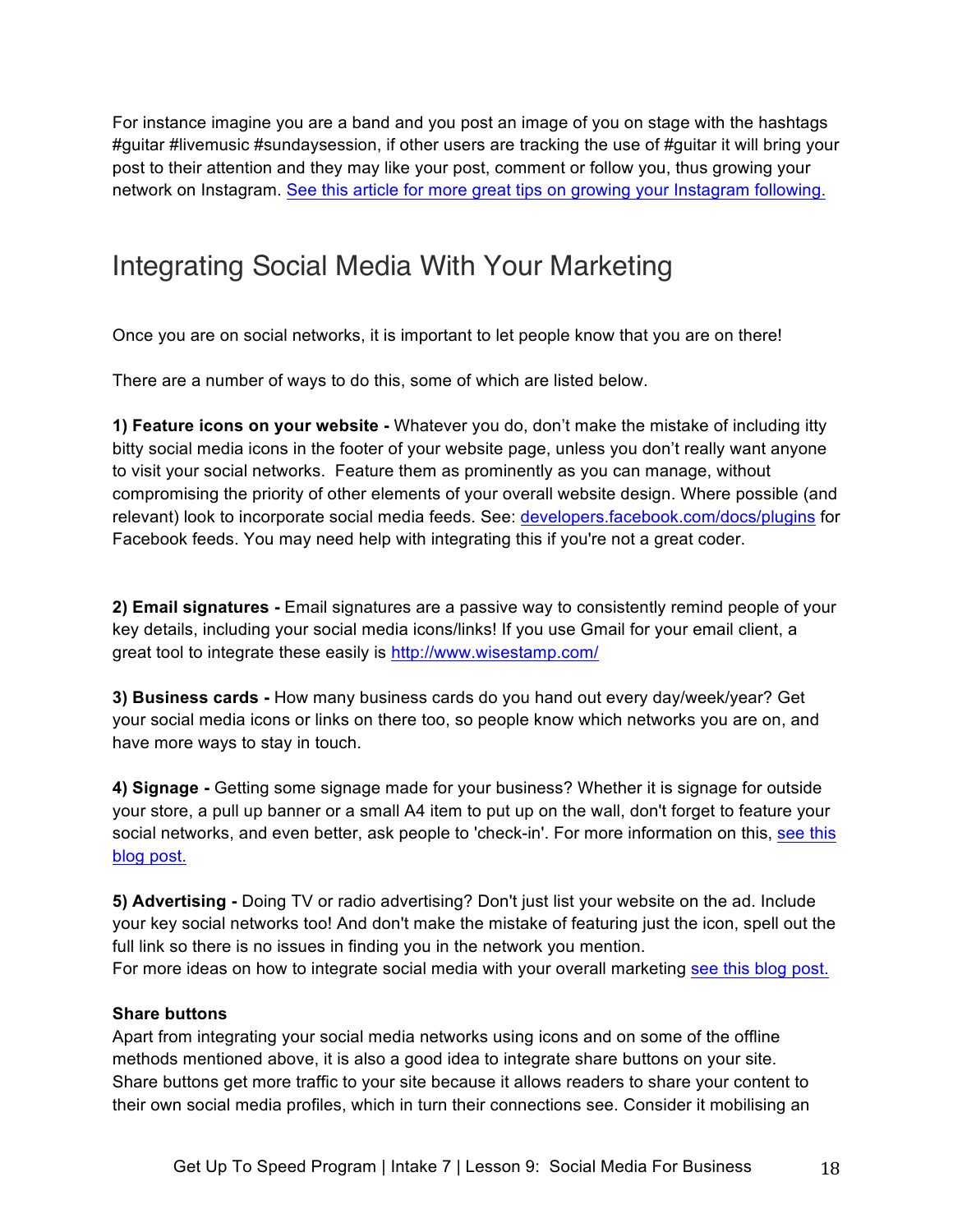army of free sales people as everyone who visits your web pages with share buttons can potentially share. You won't know who has done this for you Some share button sites to check out are:

- http://www.sharethis.com/
- http://www.addthis.com
- http://www.wibiya.com/

Watch the short video below by Mari Smith, a world renowned social media specialist which explains what share buttons are and what some of your options are. Whilst the video refers to blog, the same rules apply to websites. http://youtu.be/xfIewk4mDI4

### Measuring the Results

Like anything in business, if you are investing time or money, you should be seeing results. In order to measure the ongoing performance of your social media activities you need to first take a snapshot of your current performance, as a benchmark to compare against in the future.

As you begin your social media journey (or review your journey with this new knowledge on board) we recommend the following methods of doing this:

1) **Sign up with Klout and Kred** – two services that give you an indication of how influential you are on the social networks and for what topics. Your 'score' is based on how many people you influence and how often you and they post and interact. Posting good quality information, that your connections engage with (like, comment share), on a consistent basis is the key to not only a solid Klout or Kred score but also success with your social media marketing.

2) **Use Google Analytics Social Reports** - If you have successfully implemented Google Analytics on your site, the social reports section will help you measure the impact social media has. The main things Google Analytics tracks is:

- **Conversions/Social Actions**: How frequently does social sharing on the social network lead to conversion?
- **Conversions/Social Visits**: How frequently do referrals from the social network lead to conversions?
- **Social Visits/Social Actions**: How frequently does sharing on the social network drive traffic to your site?

•

Watch the short video below for more information on using Google Analytics social reports. http://youtu.be/NVfmsSK4oqQ

3) Use the Network's intelligence - Many of the social networks themselves provide statistics on your social media performance.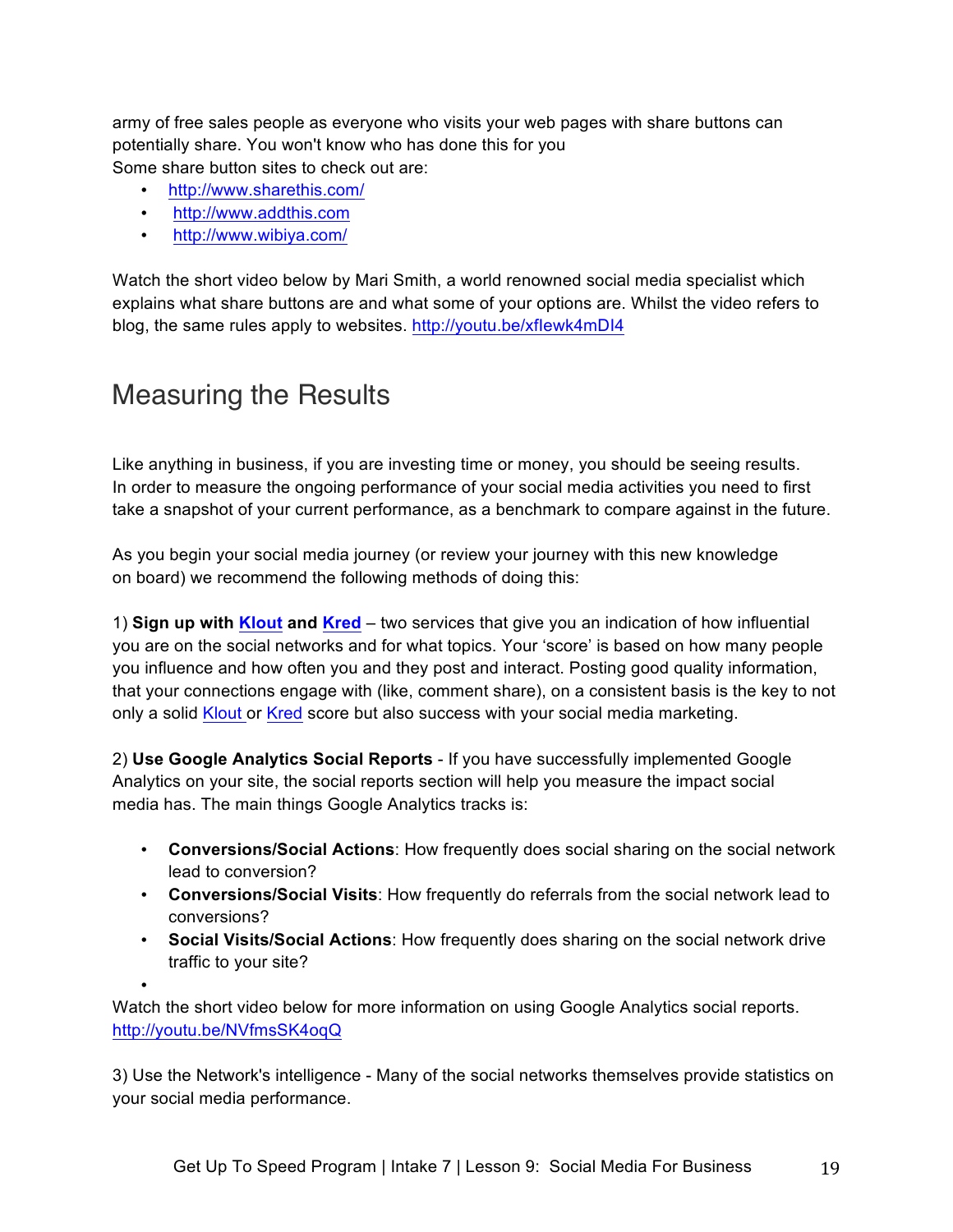- **Facebook Insights:** Insights provide measurements on your Page's performance. Find anonymized demographic data about your audience, and see how people are discovering and responding to your posts. Experiment with different types of posts to see what your audience responds to best. Your Page needs to have at least 30 likes to start seeing insights. Learn more about insights here. If you are an advanced facebook marketer, than this glossary of Insights terms will be helpful to really optimising your future posts: https://www.jonloomer.com/2014/02/24/facebook-insights-glossaryinfographic/
- **Linkedin Company Page Insights** Your Page Insights is about the visits and activity on your page, regardless of whether or not the visitor was already a follower. It starts with how many page views you've received you received in the past week, as well as percentage comparison to the previous week. It then illustrates how many unique visitors and how many page clicks.

You can also gain insights for each update by looking below each update to see how many followers viewed that post, how many times it was clicked, and what that percentage is in regard to engagement. You can also gain follower insights. To the right of the status update field, you will see a link to get to Follower Insights. The Follower Insights page provides an extensive look at not only how many followers you page has, but your growth and engagement rates, and demographic information about your followers. Below that, is a useful graph called Company Update Engagement. This graph demonstrates how your company page has done month-to-month.

- **YouTube Analytics:** YouTube Analytics lets you monitor the performance of your channel and videos with up-to-date metrics and reports. There's a ton of data available in different reports (e.g. Views, Traffic sources, Demographics). See the video below for more information.
- http://youtu.be/AUU9urHAwco
- •
- **Twitter -** Some of the best measurement devices for Twitter are not on the networks themselves. We recommend you check out www.socialbro.com manageflitter.com, and www.commun.it

#### **EXERCISE: Measuring your social media activities**

a) Note down your current statistics for your social media accounts. You can down load the Measuring your social media activities. If you have just set up new accounts then enter zeros as appropriate. Include Facebook Insights data on your Facebook page and check your pages performance at www.likealyzer.com

b) Establish on Klout.com and Kred.com and obtain your scores.